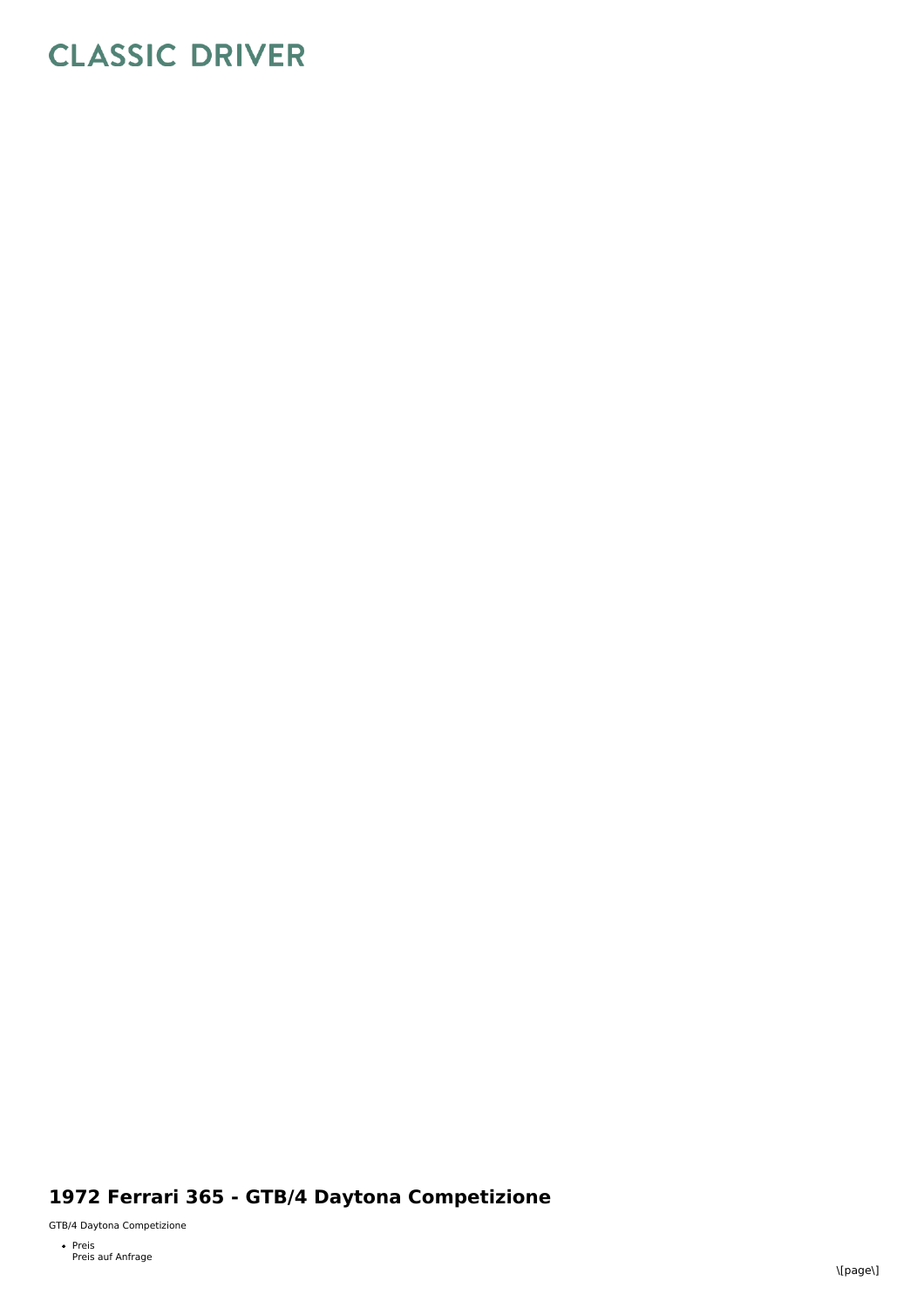**Baujahr** 1972

- **Kilometerstand** 14 000 mi / 22 531 km
- **Chassisnummer** 15965 **Rennwagen** Ja
- **FIA-Papiere** Ja
- **Zustand** Restauriert
- Standort**<sub>d</sub>**
- 
- **Außenfarbe** Sonstige **Automobiltyp** Targa

### **Beschreibung**

Ferrari 365 GTB/4 Michelotti Competition N.A.R.T Spyder #15965

In late 1974, Luigi Chinetti, the US Ferrari Importer and owner of the North American Racing Team (N.A.R.T) decided to build a special Ferrari Daytona Spyder with the aim to compete in endurance races and more particularly in Le Mans 24 Hours.

He chose Giovanni Michelotti (see side note), one of the most prolific car designer of the 20th Century, to design this very special car.

For this purpose, the Ferrari factory which was as usual informed about the project, chose chassis no. 15965 (which was a standard European production Daytona Coupe chassis), albeit one of the rarer A-type specifications.

For rigidity reasons, the car has been built as a targa, instead of a full spyder as it was originally asked for. The targa top is removable allowing opened or closed top motoring, while the electrically operated rear window can come down to allow complete airflow in a manner reminiscent of the 60's rear aerofoil open prototypes.<br>The car was shown soon after completion at the 1975 Geneva Motorshow.

#### LE MANS 1975 ADVENTURE

It was entered by Luigi Chinetti's N.A.R.T team.

There was no April test at Le Mans that year 75, so three months after Geneva, the car was prepared for the 24 Hours of Le Mans.

The North American Racing Team brought three additional cars: a standard Competition Daytona, a heavily modified 308 GT4 and a nearly standard 365 GT/4 BB in the type's first appearance in the Sarthe. Never had a Ferrari team entered such a varied cross section of models

#15965 had a full GR4 competition specification engine, prepared by DIENA in Modena for the N.A.R.T, with high lift camshafts, racing headers, a raised compression ratio and special racing side mounted exhaust. In view of the short delay to prepare the car for Le Mans and with 365 GTB/4 group IV works s/n 15685 in the same workshop, Diena used<br>the opportunity to install this works engine in th

Entered in the GTX class, the Michelotti Daytona qualified with a time of 4'31"8 in the hands of Jean Pierre Malcher who was to share the car with Patrick Langlois.

Some accounts state that it was faster in top speed that the participating Competition Daytona Gr4 thanks to its more aerodynamic shape.

At some point before the race, Luigi Chinetti got some troubles with Le Mans Organizers regarding the 308 GT4 and he was so upset that he decided to withdraw the three cars at 2:32 pm, 88 minutes before the start.

The N.A.R.T contingent then returned to New York and 15965 was later delivered to Mr. Ward in Los Angeles.

#### DAYTONA 1978

Three years later, it was entered by Otto Ziper for the 1978 Daytona 24 hours with Devenfort / Kline / Keyser.<br>Bruno Borri of the Los Angeles area had serviced the engine. Michael Keyser had seen the car at Le Mans in 1975

The participation of the car at Daytona was not a success as the car was withdrawn from the race after a protest (by eventually overall winner Peter Gregg, driver of a Porsche Turbo) on the grounds of its non-standard body.

Note that on the Florida banking road course it practiced with the pop up headlights replaced by perspex covers and with race number 66.<br>It was still white / red during that race, but soon after was offered by the VIP Toy

#### RETIREMENT YEARS

In 1978, 15965 was purchased by John Mecom Jr, the noted Houston Oil businessman and founder of the New Orleans Saints NFL franchise. Mr. Mecom was also known as motorsports enthusiast and racing-team owner.

In 1988, the car has been sold to Pat. Ryan who kept it until 2001, the year Jean Guikas - GTC bought it. He then raced the car (and performed) several times in the Shell Ferrari Challenge Historic.

5 years later, GTC sold the car to a collector who decided to race the car in several events (including the US Ferrari Challenge race at Laguna Seca in 2007 where it won its

class). In 2008, he decided to repaint and retrim the car to its Le Mans livery giving her back the unique blu leather interior and white / bright paint.

In 2008, 2010 and 2016 the car entered famous race 'Le Mans Classic' and rally Tour Auto Optic 2000 in 2007, 2014 and 2015.

#### TECHNICAL SPECIFICATIONS

The current mileage indicates 14,000 Miles, which is the original mileage.

Engine: Original Daytona GR IV V12 engine, four cam, 4,390cc, No. 15685 (as raced at Le Mans in 1975); fully rebuilt in 2002 to series III specification, delivering 420 bhp at 6400 rpm (open road configuration) or more than 450 bhp at 8100 rpm (racing configuration)

In open-road configuration the car is fitted with a street in-line exhaust system, and two fuel cells of approximately 60 liters each.

In racing configuration, the car is usually fitted with a side mounted racing exhaust system as well as a central 70 liters fuel cell. Additionally, pop-up lights, electrical windows and bumpers can easily be removed which could give the car a gain of weight of at least 60 kg.

Gearbox: Matching numbers five-speed manual

The car is fitted with electrical windows allowing complete airflow.

The car has been completely serviced by Graber Garage during the winter of 2014 / 2015, very well prepared for its participation in the Tour Auto 2015.<br>The car has been overhauled on an electrical standpoint in Italy in 20 Salon 1975 specs.

A UNIQUE CAR

s/n 15965 constitutes the best of both worlds, a street legal (regularly registered in France) and competition Ferrari combined with a unique design.<br>It is also important to bear in mind that this car is the only 365 GTB/4 interest.

It is also the last Ferrari of Enzo-era ever designed for dual purpose.

#### Classiche certified.

Ready for racing. Eligible for the Tour Auto, Le Mans Classic, Modena Cento Ore, Concours d'élégance and many more. Inspection upon appointment.

**GTC** 

**Vorname** GTC **Telefonnummer** +33-442726199 5, Avenue Lavoisier 13470Carnoux-en-Provence Frankreich